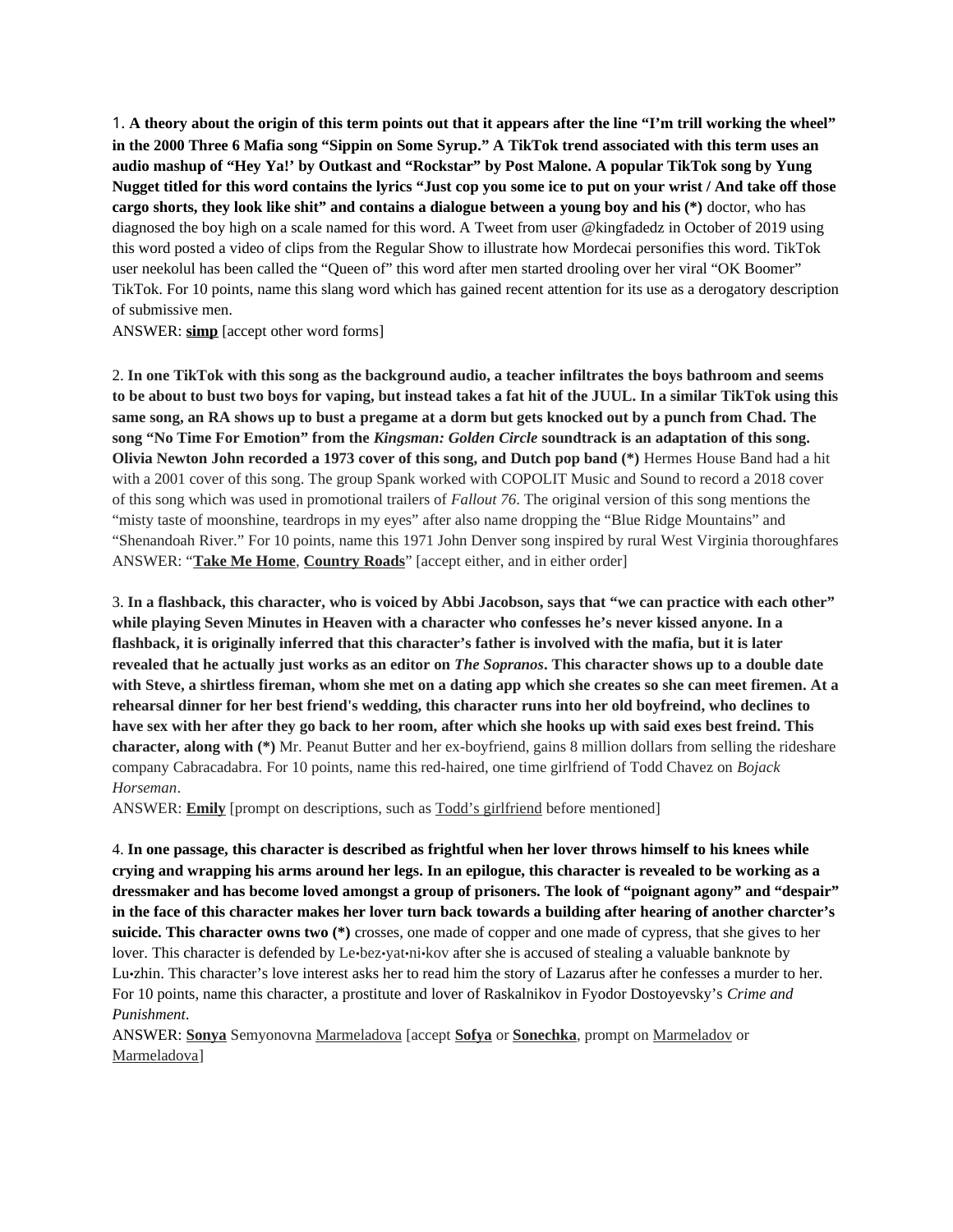5. **The background of the cover to this mixtape features a guy spinning a basketball on his finger and two girls making out. On a verse from this mixtape, the artist declares "Japanese girls stuck to me just like some glue" and that "I just caught me a Mewtwo." The artist of this mixtape says that if you try to diss him, he will "fuck your sister then make sure that she vanish" on a song whose chorus repeats the phrase "fantasy on my phone." On a hyper-repetitive song on this mixtape, the artist asks "Baby are you home?" This mixtape's cover is one of its many references to (\*)** *Scott Pilgrim*, along with the last track, entitled "Scott and Ramona." Along with "Ps and Qs" and "Canadian Goose," this mixtape contains a song whose chorus declares "speaker got louder, car got faster/Turned to a savage, pocket got fatter, she call me daddy." This mixtape's sequel was released in 2020 as the deluxe edition of *Eternal Atake* ["uh-take"]. For 10 points, name this 2016 Lil Uzi Vert mixtape featuring the songs "Money Longer" and "You Was Right."

## ANSWER: *Lil Uzi Vert vs. the World*

6. **A character in this story expresses his disdain that a woman leaves apple cores in the ashtray and repeatedly asks her if she's seen his garters. At the beginning of this story, two characters are said to go to the theatre "on an average of 10.3 times per year." A character in this story recites Edward Lear's poem "The Courtship of the Yonghy-Bonghy-Bo" while she tries to put the Sweeneys' children asleep. A character in this story asks her husband "We are happy darling, aren't we" after she finds out Mr. Osborn is beating his wife. At the end of this story, it is revealed that a central character who frequently hears the (\*)** "Missouri Waltz" hasn't paid her clothing bills. Instead of working like it is supposed to, the title object of this story allows a character to listen in to the conversations in the apartments surrounding hers. For 10 points, name this story, in which Jim and Irene Westcott listen to the title appliance, by John Cheever. ANSWER:"The **Enormous Radio**"

7. **The visitor's center for this building includes a "Media Wall" consisting of 24 computer screens playing various video loops. Popestead and Calluna Farms sit near this building, which is also located near a "Monument to Lincoln Kirstein." The area around this building was modeled on Nicolas Poussin's landscape**  *The Funeral of Phocion***. Three revolving racks of paintings are displayed near this building at the "Painting Gallery," whose entrance is modeled on that of Agamemnon's tomb. This building sits near a large black and red structure used as an entrance called (\*)** "Da Monsta." A circular concrete statue built by Donald Judd sits next to this building, which is also located next to a brick guest house. This building, located in New Canaan, Connecticut, is most likely modeled after Ludwig Mies van der Rohe's Farnsworth House. Fort 10 points, name this longtime personal residence of Philip Johnson, which is made predominantly out of a transparent material. ANSWER: The **Glass House** [accept the **Johnson House** before he is mentioned; accept descriptive answers such as Philip **Johnson**'s personal **house** or **estate** before mentioned]

8. **One character in this novel rejects the romantic advances of Harold, a pothead he hangs out with on top of a roof along with the poet Lorenzo and his girlfriend Belle. An actor in this novel moves back to the United States to work on the play** *Happy Hunting Ground* **and takes his friends to a low budget French war movie that he had a minor role in. This novel ends with Yves** ["eve"] **arriving in New York to live with his boyfriend Eric. The television producer Ellis has an affair with Ida in this novel, who is dating her brother's best friend (\*)** Vivaldo Moore. At the beginning of this novel, a character starts a tumultuous and abusive relationship with a Southern woman named Leona, after which he commits suicide by jumping off the George Washington Bridge. For 10 points, name this 1962 James Baldwin novel set in Greenwich Village which details the relationships of the people surrounding the jazz drummer Rufus Scott.

ANSWER: *Another Country*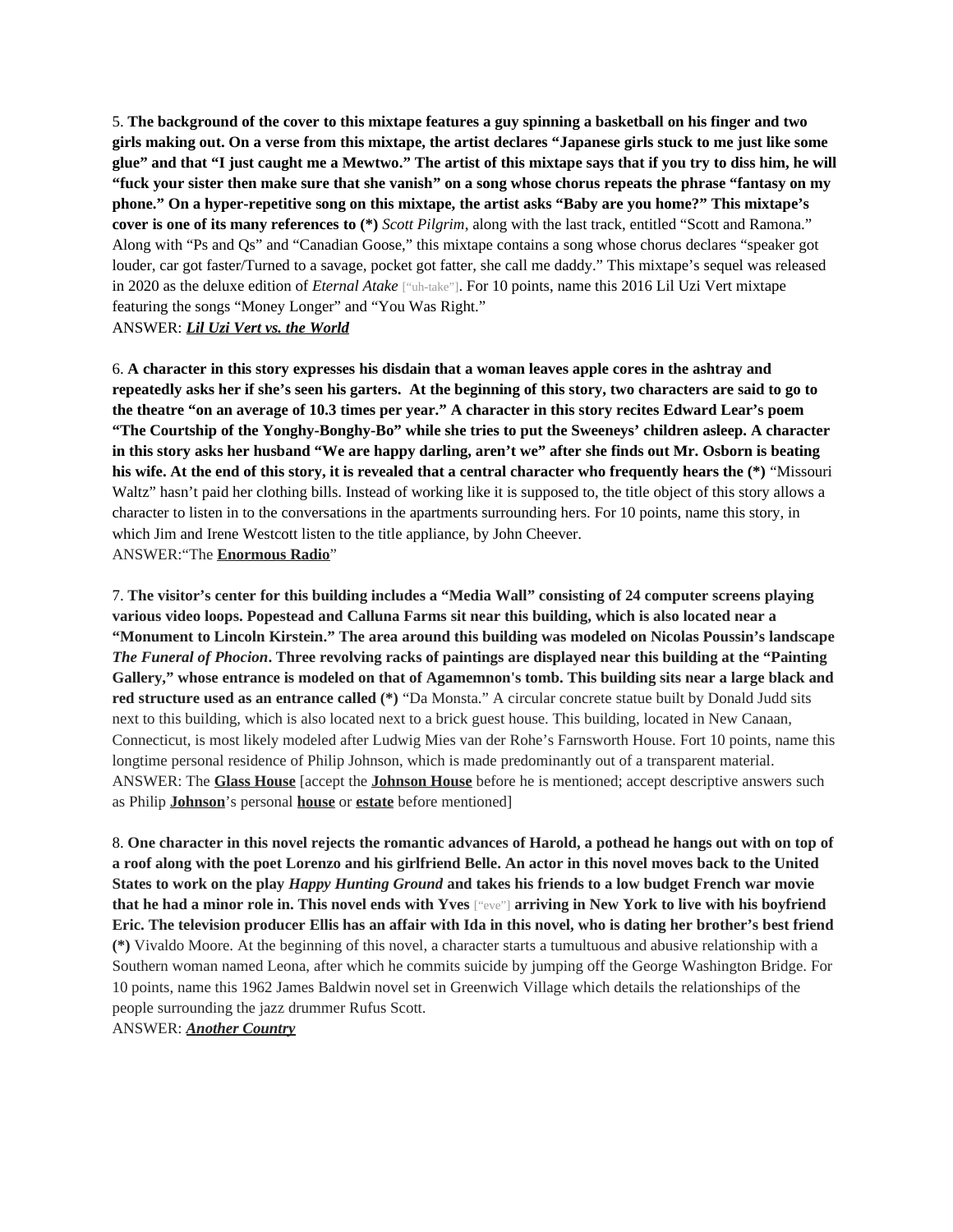9. **The protagonist of this film gets an ice cream sundae with old friends and attends a Unitarian Universalist church service while visiting her family in Sacramento for Christmas. This film contains a scene, based on one from Leos Carax's** *Mauvais Sang* ["mo-vey san"]**, in which the protagonist runs down the street while David Bowie's "Modern Love" plays. One character in this film is a struggling writer who writes a screenplay for the third** *Gremlins* **movie and tells the protagonist of this film to lay on the edge of her bed and put her foot on the ground to stop the spins. Characters in this film use the recurring greeting (\*)** "Ahoy sexy!" After learning that her estranged best friend is moving to Tokyo with her banker boyfriend, the protagonist of this film impulsively flies to Paris for a weekend. At the beginning of this movie, the title character's roommate and best friend Sophie moves to Tribeca. For 10 points, name this 2012 Noah Baumbach mumblecore movie starring Greta Gerwig as the title dancer.

ANSWER: *Frances Ha*

10. **The speaker of this poem imagines "the dead... Shutting their mouths on it, like a Communion tablet" after declaring "I am a nun now, I have never been so pure." This poem contains the image of "the mouth of some great African cat" in a stanza that declares the title objects "should be behind bars like dangerous animals." This poem says "Now the air snags and eddies round them the way a river / Snags and eddies round a sunken rust-red engine" and declares that the title objects filled the air "like a loud noise." The speaker of this poem says that "They bring me numbness in their bright (\*)** needles, they bring me sleep" after comparing her body to a pebble. Looking at a photograph in this poem causes the speaker to feel the "little smiling hooks" of the faces of her husband and child. In this poem, the speaker declares that she "has nothing to do with explosions" and that the title objects "eat her oxygen." For 10 points, name this poem from Sylvia Plath's collection *Ariel*, titled for some flowers.

ANSWER: "**Tulips**"

11. **A 2019 collab album between the rappers Blu and Oh No features album artwork dominated by this color, for which the album is also partially named. Hitler's face with 3 eyes appears on a background of this color on the artwork for Westside Gunn's mixtape** *Hitler Wears Hermes* ["air-mez"] *VI***. Three men wear outfits of this color on the artwork for Boogie's debut album** *Everything For Sale***. The songs "Avian" and "Suplexes Inside of Complexes and Duplexes" appear on an album whose artwork features this color, in which the artist sits naked at a table with an apple in front of him. 21 Savage's hit songs "X" and "No Heart" appear on a EP titled (\*)** *Savage Mode*, whose artwork is predominantly this color. The Migos appear in black on a background of this color in the artwork for *Culture II*, and this color dominates the upper portion of the artwork for Rihanna's *ANTI*. For 10 points, name this color, the background color of the *My Beautiful Dark Twisted Fantasy* album artwork.

ANSWER: **red**

12. **A character in this play tells a story in which a young boy with a hatchet killed her kitten, after which she declares that she "knows what stillness is." Two characters in this play discuss a character who used to be "lively" when she wore pretty clothes and sung in the choir, but who now doesn't belong to the Ladies Aid Club. This play was inspired by the real life case of a man named John Haccock. In this play, some pieces of fabric are hypothesized to be for knotting instead of quilting. The title entities of this play are referred to as (\*)** "kitchen things" and include jam preserves which have gone bad. While their husbands are upstairs investigating in this play, Mrs. Hale and Mrs. Peters decide to conceal a piece of evidence they've found in a sewing box. In this play, which was adapted into the short story "A Jury of Her Peers," a dead canary reveals that Minnie Foster killed her husband John Wright. For 10 points, name this one act play by Susan Glaspell. ANSWER: *Trifles*

13. **This man collaborated with Ai Weiwei on an online program which allows users to draw a replica of the moon through their web browser. This man analyzed seven paintings by J.M.W Turner in his ongoing** *Colour*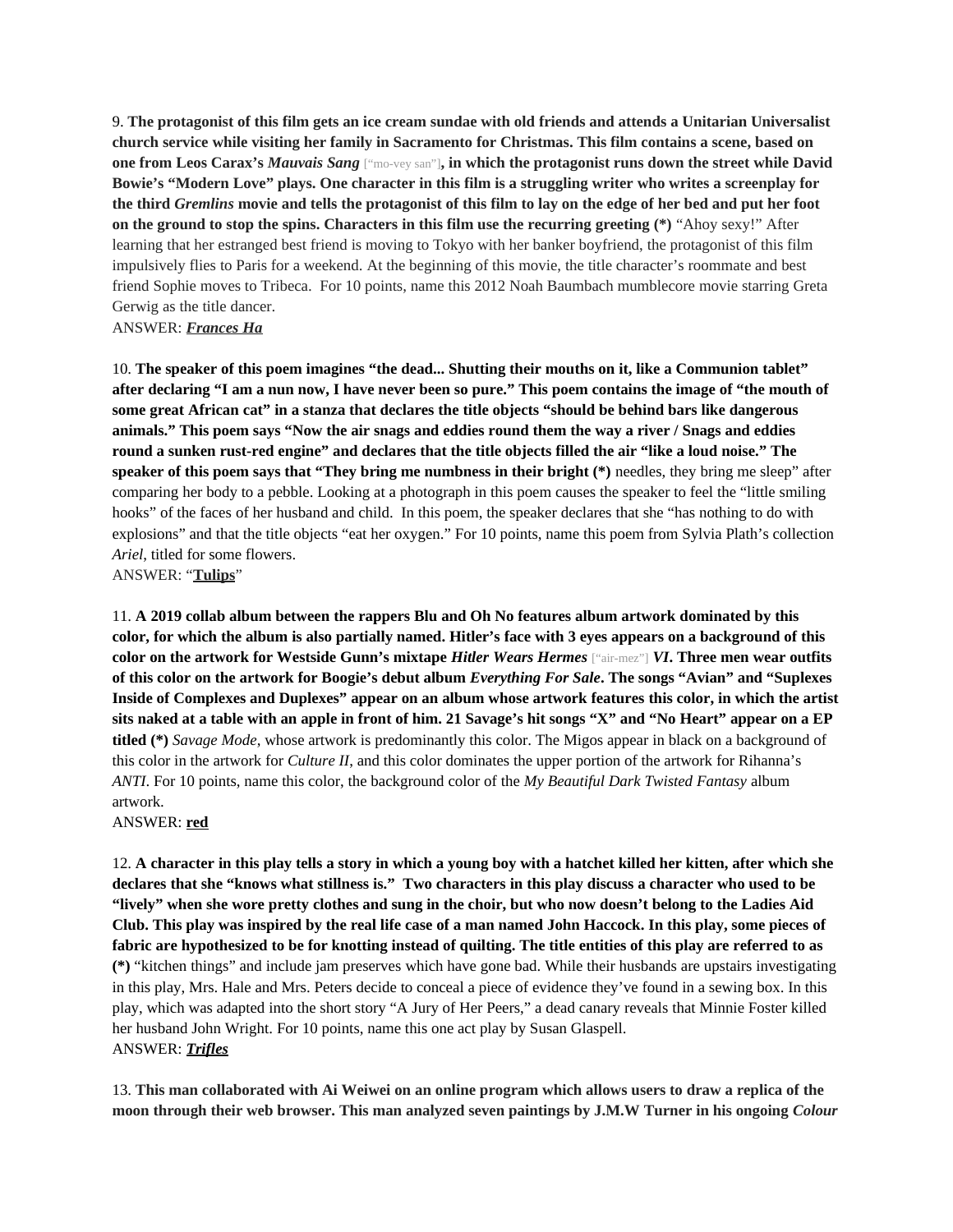*experiment painting* **series. This man constructed a circular concrete island near Bard College based on a building from his home country, entitled** *The Parliament of Reality.* **This man created four artificial waterfalls along the East River in his** *New York City Waterfalls* **project. A work by this artist encouraged viewers to interact with the piece by laying on their backs and wave their arms and legs. This artist used a semicircular disc made of many yellow lights in a piece that also used (\*)** humidifiers with sugar water to fill the Turbine Hall of the Tate Modern with mist. For 10 points, name this Icelandic artist known for his environmental installations such as *The weather project*.

ANSWER: Olafur **Eliasson**

## *Note to players: Two answers required*

14. **In a music video for a song by these two artists, one of them asks a woman in a pink shirt how to spell the word "glazed," after which they both harass the woman for \$5. On a song featuring these two artists, one raps "Glock got a dick, I'ma piss on that bitch" while the other raps "Twin Glocks named Zack and Cody / Party pooper just like Mr. Moseby." That song by these two artists, which is titled after a scene from the Ice Cube movie** *Friday After Next***, has a chorus which repeats the line "40 leave him like a donut/Pull up and shoot like Ginóbili" and is entitled "Holy Moly." Ketchup on a paper plate spells out the names of these two artists in a music video for one of their songs which is set at a barbecue. That song by these artists contains a verse in which one of them raps "Pull up like Tracy McGrady from the Pistons" and "Bet this (\*)** chopper make him dance like a disco" and is a remix of a song whose chorus declares "We wipe his nose, just like he had him a cold." For 10 points, name these two rappers, the artists of "Thotiana" and "Shotta Flow." ANSWER: **NLE Choppa** [accept either, prompt on Baby Mexico] AND **Blueface** [prompt on their real names, which are Bryson Potts and Johnathan Porter respectively]

15. **On one song, a band from** *this city* **asks "When you're all alone in your bedroom, do you ever think of me?" on a song that states "Promises and problems were all left unsaid." A band from this city included the songs "Cuffing Season" and "Dream Boy" on their 2020 debut album** *Honeymoon***. A band from this city had a hit in 2018 with a song that declares "Wish I was like you / Blue-eyed blondie, perfect body" after it went viral on TikTok. That song is "Prom Queen" by Beach Bunny, who are from** *this city***. A band from this city released a 1996 EP partially titled** *Blow It Out Your Ass***, and recorded a reunion album in 2015 entitled (\*)** *Ghost Notes*. That band's biggest hit declares that the title entity is "neither loose nor tight" and "neither black or white." Sam Jones took a photo for an album cover in this city, which depicts the Marina City towers. That album was rejected by Reprise Records and then sold to Nonesuch Records and is entitled *Yankee Hotel Foxtrot*. For 10 points, name this city home to bands like Veruca Salt and Wilco. ANSWER: **Chicago**

16. **This album was the second collaboration by two men who were introduced by Gavin Bryars and whose first collaboration was** *The Pavilion of Dreams***. The only song on this album not composed solely by the two main artists is a minute and a half long track credited to Eugene Bowen. It's not by Robbie Dupree, but "Steal Away" is the second song on this album, which also has songs called "Wind In Lonely Fences" and "An Arc of Doves." This album's theme of light can be seen in the opening and closing tracks, which are titled "First Light" and "Failing Light" respectively. This album was followed up by a Laraaji album partially entitled** *Day of Radiance***, and this album appears in a four album series which ended with one subtitled** *On Land***. Like the other albums in its series, this album's cover is of (\*)** rural terrain on a map. For 10 points, name this 1980 album, a collaboration between Harold Budd and Brian Eno, which is the sequel to Eno's pioneering ambient album subtitled *Music for Airports.*

ANSWER: *Ambient 2: The Plateaux of Mirror* [accept either]

17. **In a 2017 tweet, the artist of this mixtape said he "was not anywhere close to Earth" when he made it. Even though he originally gave this mixtape a 6/10, Anthony Fantano put it at #195 of his Top 200 albums of**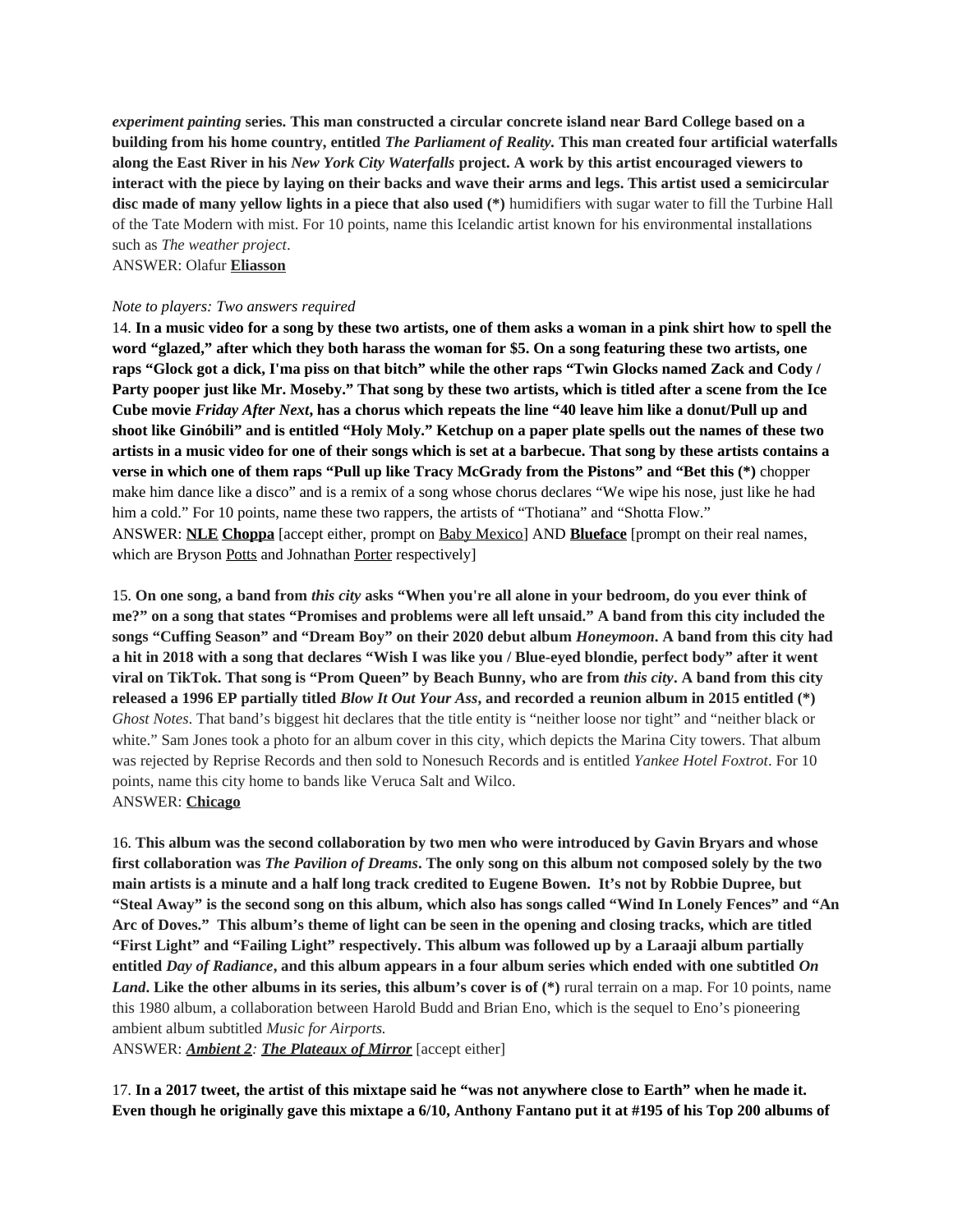**the 2010s list. On a lyric heavy song on this mixtape, the artist raps "Vacation in Slovakia, celebrating Mardi Gras / Eating baklava and lobster claw at the Ramada" after earlier asserting "The dino-aliens invaded Earth, so they could feed on hypochondriacs" and opening a verse by declaring "I can't feel my legs, I'm a paraplegic." Charles Bukowski can be heard at the beginning of the song "Wedding" on this mixtape and Hunter S. Thompson was interpolated on "Funeral." This mixtape features many clips from Bill Murray movies, such as his "It Just Doesn't Matter" monologue from** *Meatballs***. On a verse from Da\$H on this mixtape, he declares that he's "The most critically acclaimed slang contortionist / That ain't suckin' corporate dick" on a song that also features Earl Sweatshirt and is entitled (\*)** "New [this mixtape] v2**."** On a track on this mixtape the artist declares he's "Gordon Bombay in these streets, ballin' like I'm Pistol Pete" and that he's "readin' Justin Bieber's journal / Treat you like a urinal." That track on this mixtape has a chorus that repeats the line "Everybody got dead homies / on the dead homies." For 10 points, name this 2014 Mac Miller mixtape containing the hit song "Diablo."

## ANSWER: *Faces*

18. **In a song partially titled for these creatures, the artist sings "Like the purest light in a darkened world / So much hope inside such a lovely girl" and says that the title subject is "pretty as a crimson sky." That Martina McBride song is entitled "She's A [one of these creatures]." A song partially titled for one of these creatures says "Dropped a pin to my parking spot / The bar was hot, it's 2 AM, it feels like summer" and reminisces about "Hollywood and Vine, Black Rabbit in the alley." That song partially titled for these creatures has a chorus that declares "I said, 'Don't be a jerk, don't call me a taxi' / Sitting in your sweatshirt, crying in the backseat." A (\*)** Kacey Musgraves' song titled for these creatures has a chorus that declares "Cloud Nine was always out of reach / Now, I remember what it feels like to fly" and states "you give me [these creatures]." For 10 points, name these flying bugs which are compared to "happiness" in the title of a song from Lana Del Rey's *Norman Fucking Rockwell!*

ANSWER: **butterflie**s [or **butterfly**]

19. **This artist directed a 2013 short film in which a woman, played by Natalie Portman, follows a ghost on an empty beach to an abandoned house. This artist is married to a fellow filmmaker who is well known, for among other things, a 2002 film entitled** *K***, which adapts three Franz Kafka short stories. This artist directed a 2009 film adaptation of a novella from her home country,** *Women Without Men***. This artist is known for her video installations in which she projects onto two opposing walls, such as one in which she depicted the contrast between two singers, a male one who performs in front of a full audience and a female one who has no audience. Those installations, such as (\*)** *Rapture*, and *Turbulent*, won this artist an International Award at the 1999 Venice Biennial. In what is probably this artist's most famous image, titled *Rebellious Science*, a woman wearing a headscarf holds a rifle that bisects her face, which has Quranic verses written on it. For 10 points, name this female Iranian artist behind the *Women of Allah* photography series. ANSWER: Shirin **Neshat**

20. **The original version of this project featured songs entitled "Too Much," "Exclusive," and "Sarah," although those songs were replaced when this project was re-released. On an "Acoustic Remix" on this project, the artist sings "I can move it out to Texas and trappin' with my Mexicans" on a song whose chorus repeats the phrase "don't let 'em start the rumor." On a different song on this EP, the artist raps "I play**